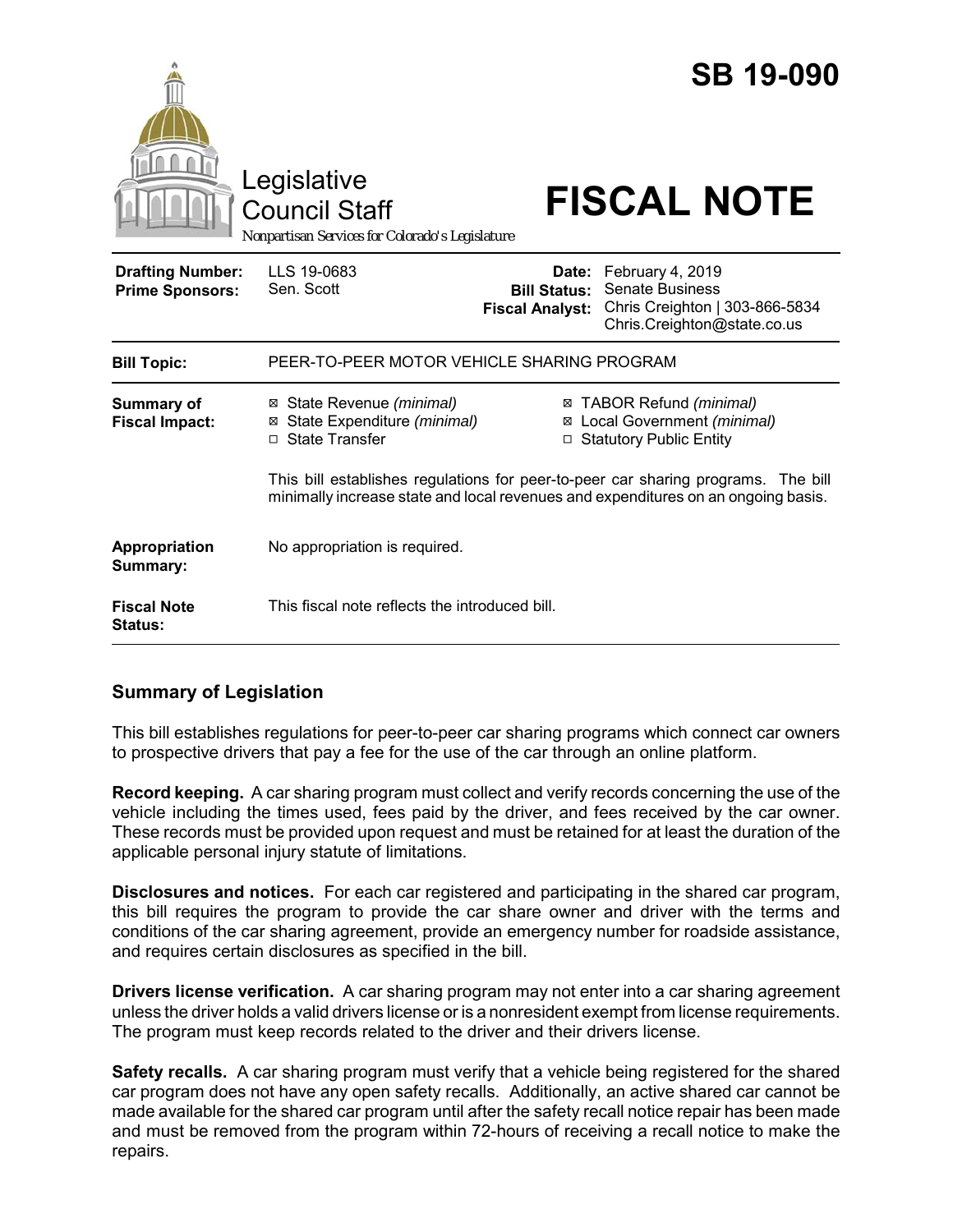**Insurance coverage and liability**. A car sharing program must ensure that the vehicle being shared is insured under a automobile liability policy that recognizes that the car is a shared car and provides at least the minimum amount of coverage.

**Lien notification.** When a car owner registers as a shared car owner, the shared car program must notify the car owner that, if the share car has a lien against it, the use of the shared car through the program may violate the terms of the contract with the lien holder.

**Personal liability insurance exclusion.** An authorized insurer may exclude coverage and the duty to defend or indemnify for any claim under a shared car owner's personal liability insurance.

**Coverage cancellation.** With some exceptions, an auto insurer is prohibited from refusing to issue, renew, deny, cancel, void, terminate, or rescind a policy of personal private auto liability insurance of a shared car owner solely on the basis that the car covered is a shared car. However, he insurer may refuse to issue or renew a personal private auto liability insurance policy if the applicant fails to provide complete and accurate information about the use of the shared car.

## **State Revenue**

Beginning in FY 2019-20, this bill increases Judicial Department cash fund revenue from civil filing fees. By creating car-sharing regulations, revenue will increase if civil actions are filed for breach of contract, insurance, or other car-sharing program related claims. Any revenue impacts are assumed to be minimal. For informational purposes, the civil filing fee for county court ranges from \$85 to \$135 depending on the amount of damages sought and the filing fee for district court is \$235. Civil cases seeking damages of less than \$25,000 may be filed in county or district court, while cases seeking damages over \$25,000 must be filed in district court. Civil filing fees are subject to TABOR.

## **State Expenditures**

Beginning in FY 2019-20, this bill increases workload by a minimal amount as described below. No additional appropriations are required.

**Judicial Department.** Trial court workload will increase if additional car sharing civil claims are filed.

**Department of Regulatory Agencies.** This bill will increase workload in the Division of Insurance in the Department of Regulatory Agencies to investigate and respond to car sharing program or car share owner or driver insurance complaints.

**TABOR refunds.** The bill is expected to minimally increase state General Fund obligations for TABOR refunds in FY 2019-20. Under current law and the December 2018 Legislative Council Staff forecast, the bill will correspondingly increase the amount refunded to taxpayers via sales tax refunds on income tax returns for tax year 2020. The state is not expected to collect a TABOR surplus in FY 2020-21.